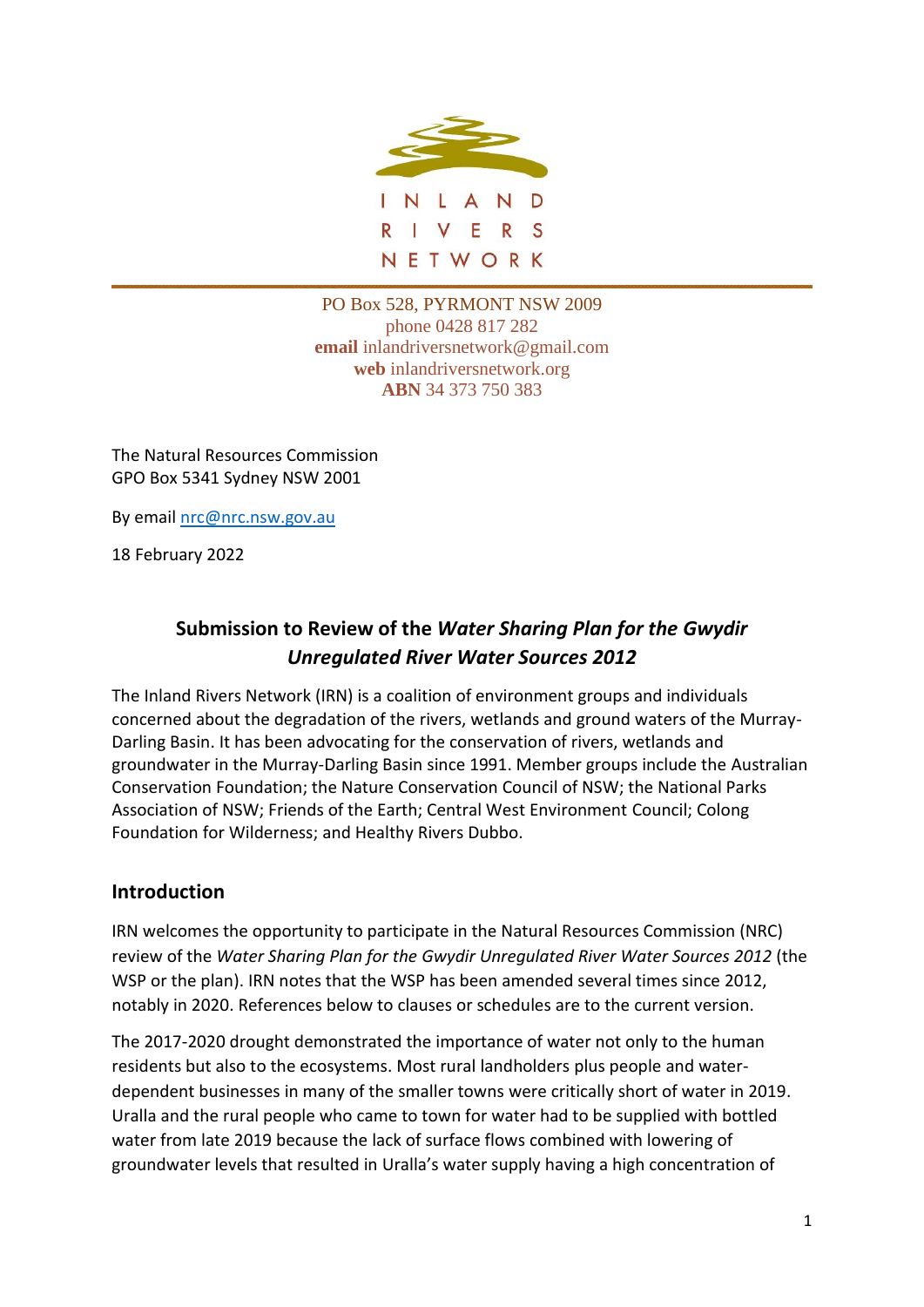arsenic derived from groundwater layers that normally remained trapped. Examples of the impacts of lack of water on ecosystems in the upper Gwydir and unregulated tributaries include death of big fish that were the genetic heritage of their populations and mature riverbank trees that had survived previous droughts. Careful management of water to enable recovery of ecosystems is now critical because their resilience was reduced. Two good years of rainfall have started the process, but it will take much more than this to replace the big old fish lost in the last few decades and regrow mature trees that hold riverbanks and riparian ecosystems together. Ecosystems stand little chance of recovery to a similar or historical level of resilience if we can't improve management of available water before and during the next drought.

IRN recognises that the unregulated creeks and rivers in the Gwydir area are the essential sources of water for alluvial aquifers and the regulated river and its effluents which could not otherwise be important water sources for ecosystems and people.

They are also important contributors to the Barwon River and therefore the Darling-Baaka River, Lower Murray River and estuary. Arguments about how much was contributed predevelopment aside, recent examples of the importance of Gwydir system outflows include early March 2007 during drought when all outflows from a storm centred on Myall Creek catchment were directed via Carole Creek and Mehi River towards the Barwon which had been reduced to shrinking pools: they arrived after flows from a storm elsewhere which filled pools, then Myall Creek's outflows followed and resulted in the first overflow of Bourke weir for about a year.

The water sources managed through this WSP are also important contributors of water and suspended or dissolved organic and chemical matter to all the riparian and floodplain lands and their ecosystems.

# **1. To what extent do you feel the plan has contributed to environmental outcomes?**

# **1A General comments**

The plan, including its implementation and enforcement have had significant but seriously limited success in this regard. The full extent of these limitations cannot be gauged without access to comprehensive monitoring data. The plan and the environmental assets it aims to protect were severely tested by droughts both from 2017 to early 2020 and earlier in the term of this plan but the last 2 years have had good rainfall with potential to enable recovery. We suspect from the patchy information available to us that ecosystems have only made the first steps towards recovery. In so far as water use has been one factor in the long-term trend of decline, we suspect this WSP has not arrested that decline.

Presence after the drought of aquatic and other water-dependent species may be primarily attributable to the evolved resilience of the species and presence before the drought of healthy individuals and suitable habitats. For example, Bells Turtle was found surviving the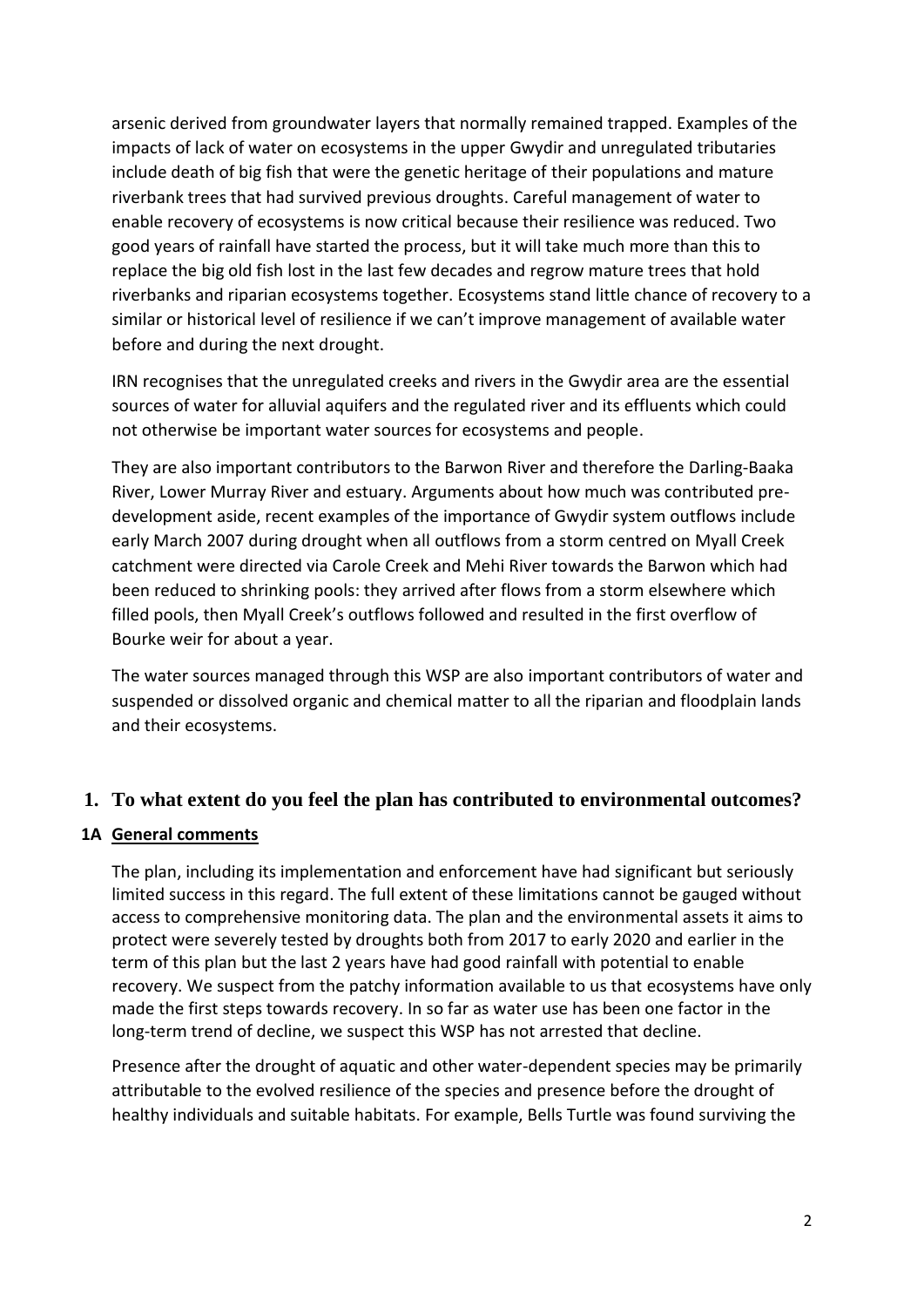drought in a deep pool at the head of the Gwydir River near Uralla<sup>1</sup>: they have evolved to move to the most reliable pools as the river dries up.

However, survival was enabled by the existence of rules governing the use of water, including the WSP, combined with the willingness of most landowners to fully or substantially comply. This was particularly important to individual survivors dependent on the continuous presence of water. The scarcity and value of water in late 2019 was such that every pool, however deep, could have been pumped dry for use on site or sale to others if social and legal constraints had not existed. Most essential was the willingness of people who could see a pool of water to leave that water for fish, for whatever else they valued or to do what they felt was right. The existence and public knowledge of the WSP's constraints on pumping from pools was an important element of that willingness.

A related important factor was limitation on the number, volume and capacity of access licences that has been in place for some time, without which extraction from the limited flows during the drought would have increased dramatically, leaving less for ecosystems and people downstream.

The big question now is what will survive in future following each additional decade of global warming and local climate change, given that health of species and ecosystems has already been compromised? Predictions referred to in the Draft Gwydir Regional Water Strategy indicate that periods of drought may occur more frequently in the future; total inflows could be significantly less in some future drought than previous record minimums.

Clause 14 of the WSP claims to recognise the effects of climate variability by having provisions to manage sharing of water to keep within the long-term average (LTAAEL) and sustainable diversion limit (SDL) if there is an increase in average extraction, however, if average inflows decline as is most likely, this does little to maintain the environment's share as either a percentage or long-term average volume. It will enable the environment's share to decline.

LTAAEL is an estimated volume extracted, derived by computer modelling, not principally from measured use, because many users on unregulated streams were not required to measure and submit accurate records of volumes used until very recently. Without meters there was no definitive way to determine whether extraction had increased during the period of this WSP (e.g. by increased use of previously approved pumps) so this aspect of the plan could not be implemented. As meter data becomes available LTAAEL may be disputed and possibly adjusted. If use has increased in the last 1 or 2 decades any adjustment of LTAAEL could eat into the shares supposedly protected for the environment and downstream users.

The definition of Planned Environmental Water (WSP Part 4 cl 16 (c)) '*by reference to the water that is not committed after the commitments to basic landholder rights and for sharing and extraction under any other rights have been met* ' demonstrates that water for environmental health of the river system has the lowest priority in the WSP.

<sup>1</sup> Bruce Chessman, aquatic wildlife consultant, pers. com.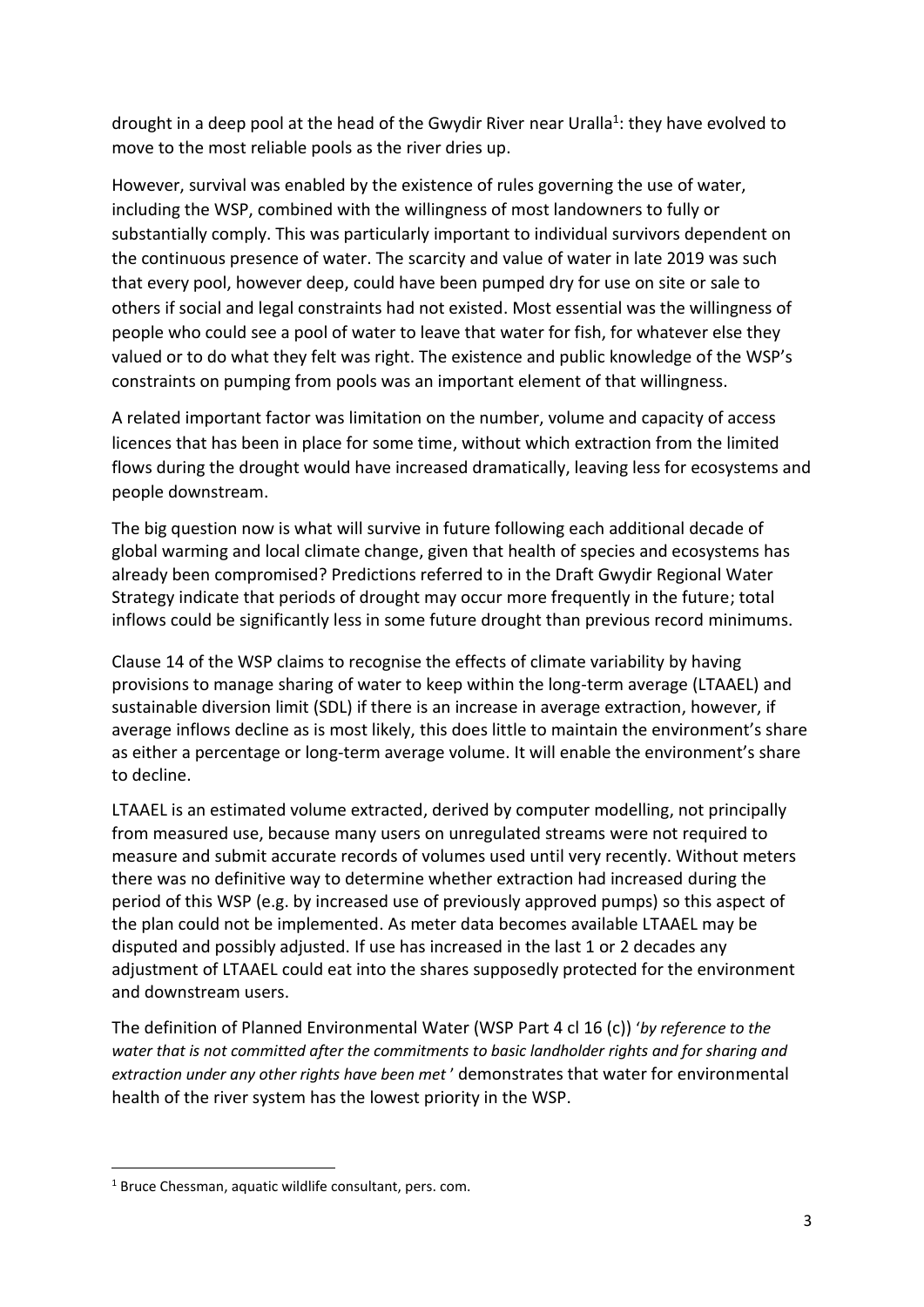Fortunately, various clauses of the WSP do protect water for the environment in critical places such as pools and very low flows are protected in some places. These protections have been essential but will not be adequate as climate change bites harder. As discussed below, it is IRN's view that the provisions of this WSP did not provide strong enough protection of low flows to maintain presence of water and achieve the outcomes that are needed or the specific objectives now included in the WSP.

The regulatory regime and WSP also failed to include floodplain harvesting. The objectives cannot be achieved without control of when, where and how much floodplain harvesting occurs. Environmental outcomes from this plan are needed on the floodplain of the lower Gwydir and its effluents, and along the Barwon and Darling-Baaka Rivers and their floodplains. It is clear that the environments of the Barwon and Darling-Baaka suffered terribly from lack of inflows, not just due to drought but also upstream diversions. The Barwon-Darling naturally had much more sustained flows and ecosystems that depend on flowing water, not just pools<sup>2</sup>. It was the combination of high, medium and low inflows from every tributary, including gradual seepage out of alluvial groundwaters recharged by all the floods, that sustained the flows. Dams, pumps and floodplain harvesting have reduced some high flows and greatly reduced the moderate and sustained low flows. The failure to constrain floodplain harvesting has had serious unacceptable outcomes.

### **1B Specific provisions to protect pools**

Clause 43 (4) and (5) prohibit taking of water under an access licence from a natural in-river pool or off-river pools when the volume of that water is less than the "full capacity" of the pool, except by aquifer interference, in the limited water sources where flow classes apply, and in specified circumstances. IRN is pleased that licences previously exempted from this rule via Schedule 1A have ceased to be exempt. This rule is very important for aquatic ecosystems, surrounding vegetation, and terrestrial fauna, including those like koalas that depend on surrounding vegetation being kept alive by limiting the number of pools that dry out and the duration of drying. Therefore loopholes in the rule should be removed. The definition of full capacity allows pumping if there is visible inflow but no outflow or outflow but no inflow, for example if there is a very small inflow, perhaps less than the evaporation rate or a pump taking more than the inflow.

The definition should be changed to require that there be visible flow at both the inflow and outflow. Since it is not always practical to check effects on outflow frequently and sudden cessation of flow is detrimental to animals using riffles or flowing areas, for all pumps large enough to assess the relative flow rates of the pump and the stream, to require that pumping not occur unless both inflows and outflows exceed the pump capacity.

# **1C Inadequate protection of low flows and brief flow events**

Protecting water in pools does not meet the needs of ecosystems of riffles and other interpool areas, enable fish to move out of small pools before they dry up. Very low flows should always be protected, and occasional higher flows are also needed. In the upper and mid-Gwydir tributaries the high flows are not at risk but brief storm flows can be consumed in

<sup>2</sup> Mallen-Cooper, M. and Zampatti, B. (2020) *Restoring the ecological integrity of a dryland river: Why low flows in the Barwon–Darling River must flow*. Ecological Management & Restoration VOL 21 NO 3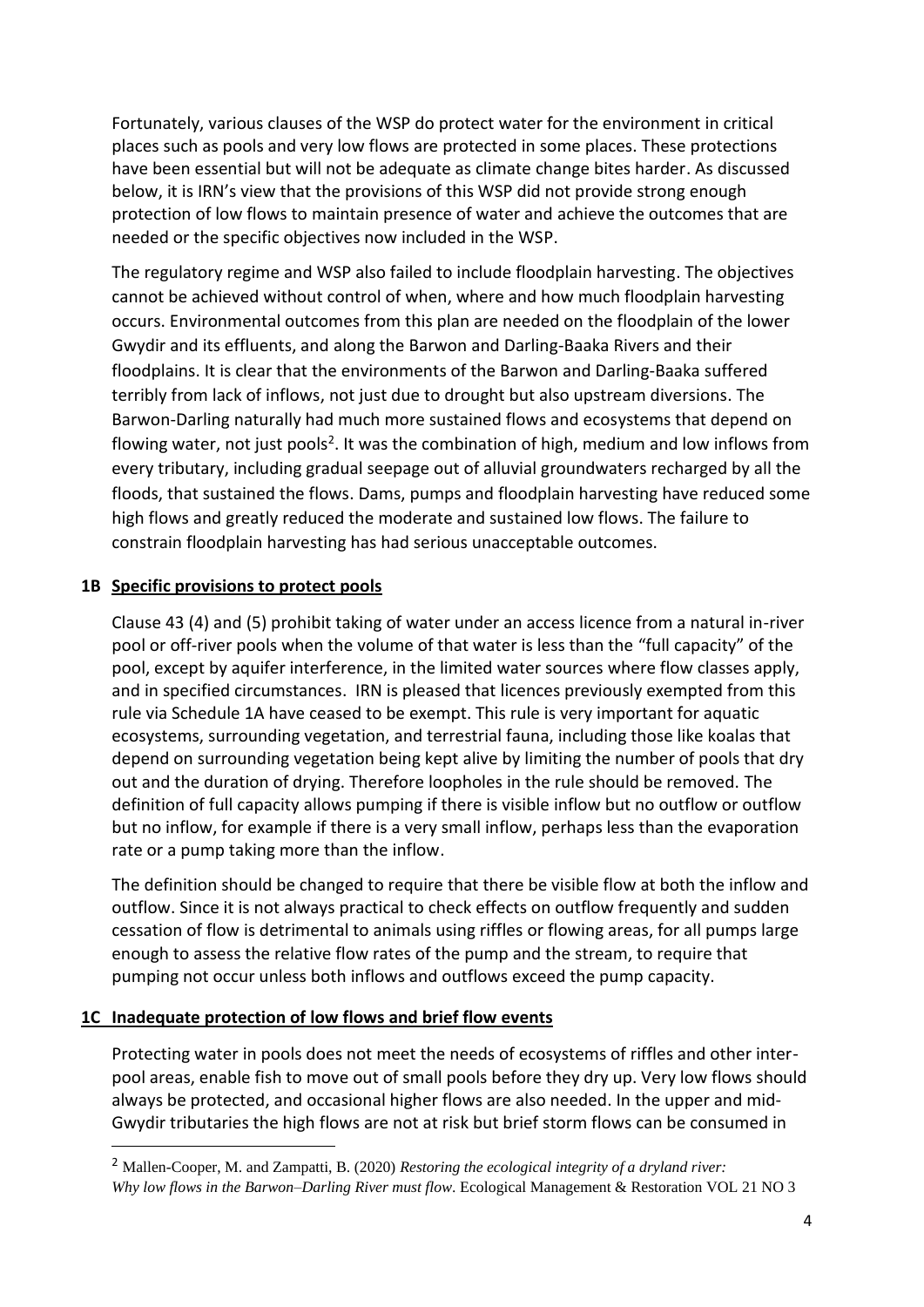drier periods by the combination of shrinking pools and pumps. The plan only protects low flows in a few locations.

Clause 42 together with 43(2) partially protects low flows in just 4 of the 28 water sources in Table B. We are unaware of any additional water sources where flow classes may have commenced in since 2012. If this clause applied in any additional water sources they should have listed when the plan was last amended. No licensees in these 4 water sources may take water when flows are less than the specified level. In 3 water sources this does protect some low flows.

In Halls creek that level is "no visible flow" at Bingara i.e. so "very low" that it is only underground! All Halls Creek licensees may take water on any day when there is, was or will be visible flow. Protecting flows through sand and gravel in the bed of a stream is important for the organisms that live in the "hyporheic" zone and for other species that may feed on some of them when they are able to. However, the rule does not ensure that Halls Creek contributes more than a dribble or intermittent trickle to the Gwydir (the limited capacity of pump). The rule is presumably intended to ensure that at least part of some brief flow events do pass all the pumps upstream and reach Bingara so those closest to the source of inflows don't get it all. NRC should investigate what is the geomorphic character of Halls Creek, both at Bingara and particularly further upstream, to assess how often the requirement for visible flow at Bingara translates to protecting sufficient flow to maintain aquatic processes and ecosystems In Halls Creek. It fails to protect connectivity with the Gwydir, for example for fish that need to get out before pools dry up: stronger protection is needed.

Ideally, very low and low flow classes should be defined in all streams and protected with reference to accessible gauges – with both protected from any large irrigation or industrial uses, low flow available for stock and small licences and very low flows protected for environmental and domestic needs. In practice it will take some time to establish flow classes in all water sources so initially conditions that protect low flows should be set for the larger pumps and the water sources with a relatively high level of storage and extraction should be prioritised (e.g. Roumalla Creek, Upper Gwydir, etc; some of the streams in the west of the catchment).

All licences that do not have individual conditions or are not in a water source where very low flow classes protect surface flows should be subject to an additional rule that no pumping occur unless there has been visible flow for at least 24 hours<sup>3</sup>. This will ensure inflows can fill pools and go past to fill other pools, provide at least some low flow to riffle areas, and that when there is a brief pulse of higher flow it can assist fish trying to move or contribute to other ecological processes. It will briefly give priority after a cease to flow period to the environment and people with basic rights, which meets the priorities of the *Water Management Act 2000*.

# **1D In-river dams and dam pools**

Clause 47 (1A) prohibits approval of such dams in 8 of the 28 water sources to which this WSP applies. NRC should investigate the reasoning behind this and why it applies to these only. While dams enable storage of water between storms and for drier periods, emptied

<sup>&</sup>lt;sup>3</sup> This rule is not a new idea. It applies in Tenterfield Ck in the Border Rivers.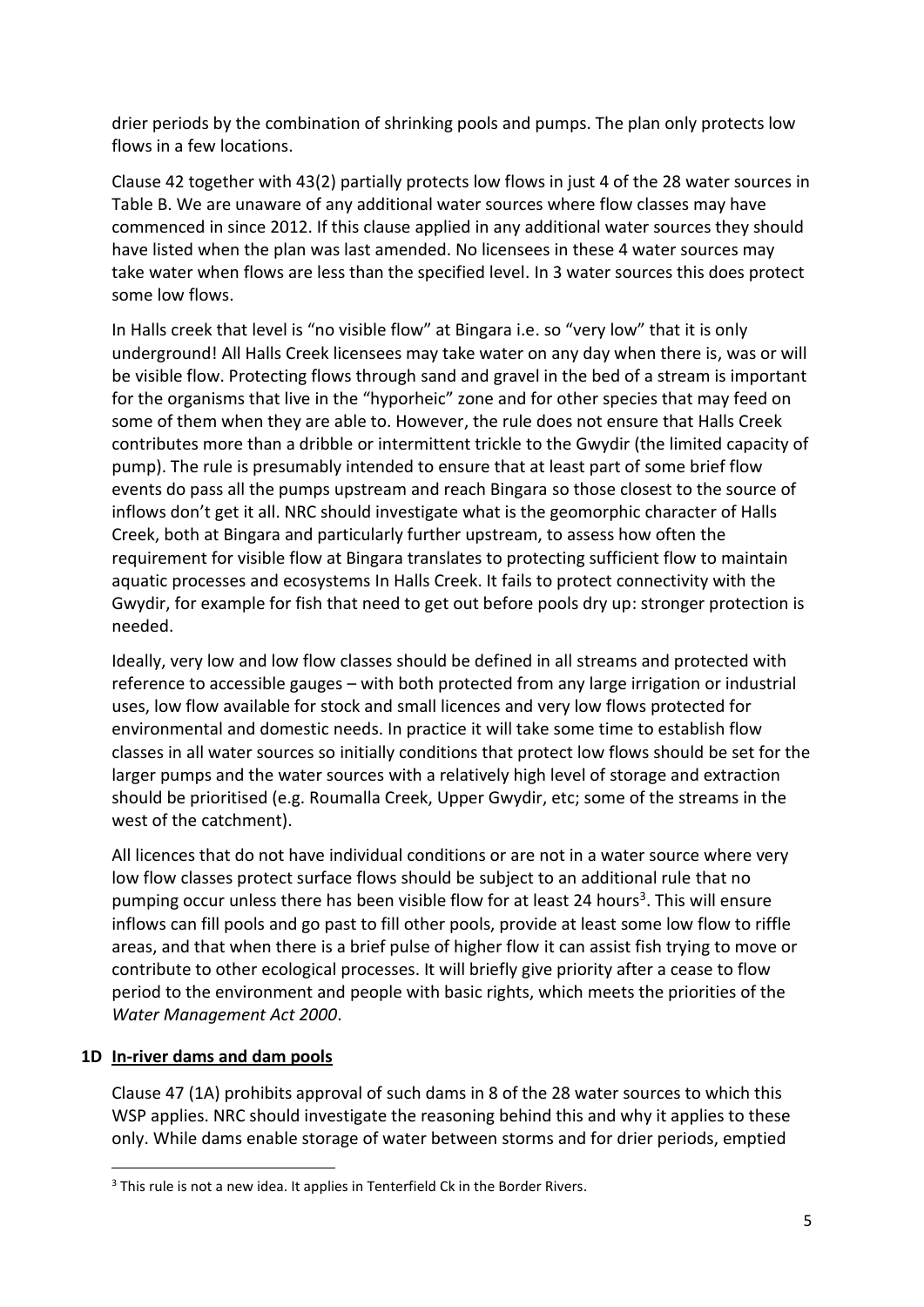dams absorb flows when they may be most wanted downstream. Even small in-river dams tend to have significant adverse impacts on riverine ecosystems. There are already far too many blockages to fish passage. Their benefits tend to be at expense of people and ecosystems downstream. A prohibition makes it easier for people to avoid wasting their time and that of people who would assess the applications, so extension of the ban should be considered and elsewhere an EIS should be required even for small dams.

NRC should review licensed in-river dam pools and the conditions and exemptions that apply to each. The WSP does not specify what those conditions are. The conditions should be listed in the WSP, not kept secret, because the water being taken is a publicly owned resource; conditions should be seen to be fair, and the public should be able to assist in identifying any non-compliance particularly in relation to dams across reserved riverbeds. The extent to which these dams reduce achievement of each targeted environmental object of the WSP should be assessed and recommendations made in relation to reducing impacts. Any social and economic benefits or disbenefits to the wider community of the structure and its use should also be considered, and recommendations made to reduce impacts.

### **1E Flows to meet critical need in or after drought**

All streams need a "first flush" protection rule to prevent pumping when there has been a prolonged dry period downstream until a significant flushing flow has passed that meets critical downstream needs. This should implement the priorities in the *Water Management Act 2000* which put environmental and town water needs ahead of irrigation and similar industrial uses. Such flows should be protected by "active management" in the same way as releases of held environmental water.

### **1F Inadequate protection of wetlands**

There are provisions to protect wetlands but their effectiveness is limited both by the omission of a large number of wetlands from Schedules 4 and 5 and by lack of any provisions to prevent impacts on wetlands downstream of proposed water supply works. Similarly, there is no provision to ensure that dams neither take water from wetlands nor cause them to be inundated for long periods when they would naturally have a regime of wetting and drying to which their ecosystems are well adapted.

### **2. To what extent do you feel the plan has contributed to social outcomes?**

The plan contributed by protecting some water for various social needs but tended to prioritise irrigation and licensed extraction for irrigation and various other purposes over social needs. An example is the failure to properly protect even very low flows upstream of Bundarra's town water supply, which had adverse effects on the quality and security of that water supply in the recent drought. All upstream licence conditions appear to require only visible flow. Given that conditions do not require flow to exceed their pump capacity or the town's needs, and that pump operators cannot be constantly watching to see if they cause cessation of flow at their pump site or at a different specified location, flow may cease as a result of pumping by one or several pumps. While Bundarra did not run out of water this time, it could next time unless the next WSP protects more flows.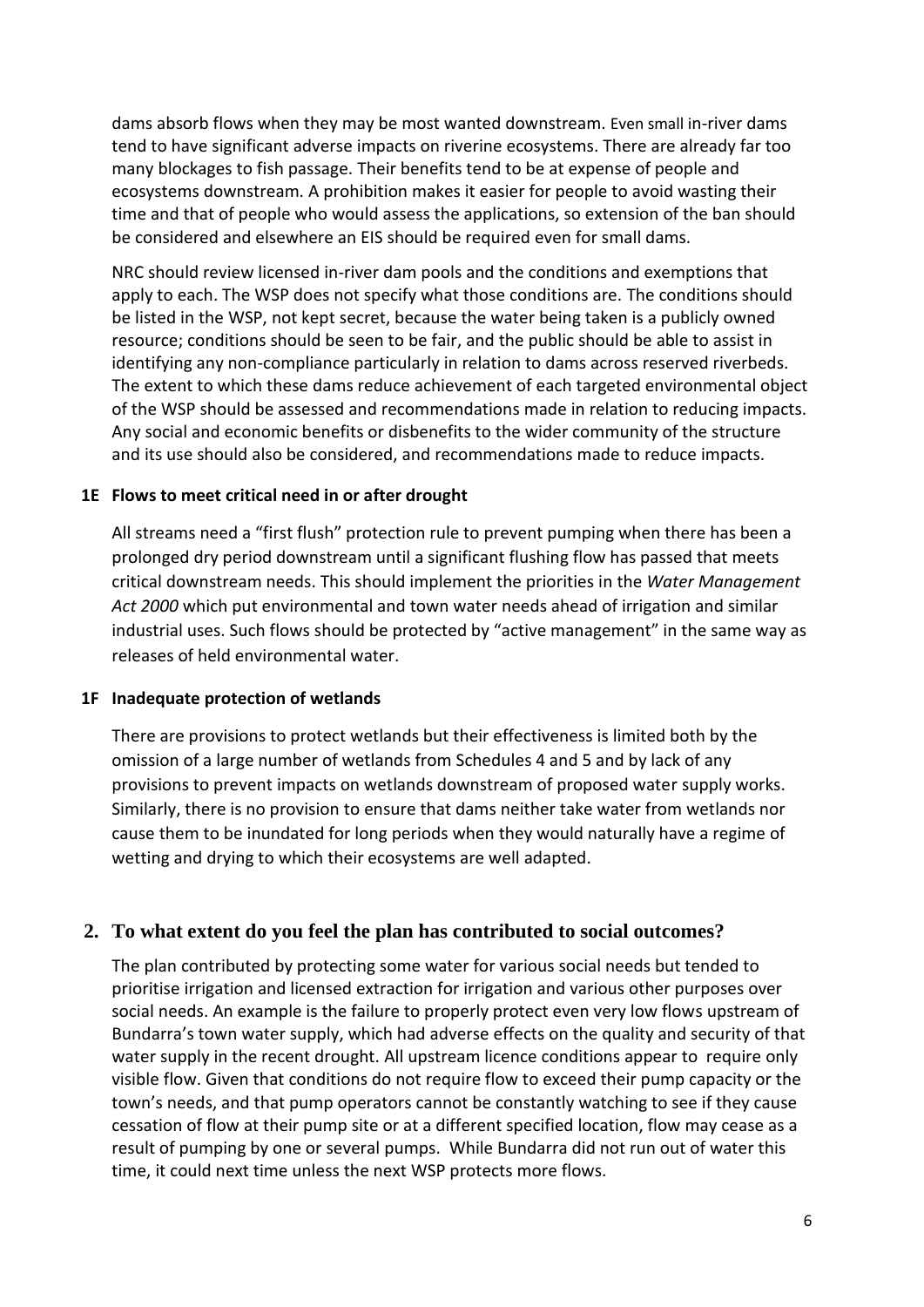Similarly, the lack of low flow protection means that stock and domestic users sometimes miss out on water because irrigation is effectively given priority: when there is a tiny visible inflow to a pool it may not even exceed evaporation plus use by stock, evaporation and other natural processes. People with larger pump capacity would still be allowed to pump. The next inflow has to refill this pool before any can go further downstream to refill other pools.

The failure to protect low flows and ensure effective connections between pools by storm flows during dry periods adversely affects people's enjoyment of the rivers, the fish populations that people like to see or catch, recreation and tourism.

The cumulative effects of this throughout the catchment and in many ordinary dry seasons as well as in severe droughts should be assessed.

Collarenabri and Walgett did run out of water. Perhaps this was due to the combination of the drought with decades of reduction of high flows by floodplain harvesting as well as of high and moderate flows by dams and regulated diversions and of groundwater alluvial groundwater use upstream such that low flows were no longer sustained and pools dried up sooner. If so, the failure of this plan to greatly restrict floodplain harvesting would have been a contributing factor.

### **Aboriginal outcomes**.

We note that NRC had not asked "do you feel the plan has contributed to Aboriginal outcomes" although the plan has specific Aboriginal objectives. These are economic as well as social objectives.

The plan has seriously failed to meet its Aboriginal Objectives. IRN is disappointed that, so far as we are aware, no 'Aboriginal cultural' access licence has been granted. The plan has not protected sufficient low flows to protect and enable recovery of fish populations and thereby enable fishing and maintain or improve other cultural practices in the plan area or downstream. The portion of flows protected, while better than none in contributing to partial achievement of the objectives, did not protect enough high flows (e.g., from harvesting in the floodplain water sources) to meet the needs of Aboriginal people downstream.

# **3. To what extent do you feel the plan has contributed to economic outcomes?**

We feel the plan has contributed to economic outcomes in a lopsided way – economic outcomes for some more than others.

It has assisted in the sharing of water between extractive users and gone some way to sharing the economic benefits of extractive use. By limiting increases in extractive use (at least in theory – with poor enforcement for most of the term of the plan and without meters it is impossible to gauge actual effects) the plan did keep some water flowing into both Copeton Dam and into the mid-Gwydir River, mainly for big extractive users producing cotton but also with other economic benefits. Some of the economic benefits of cotton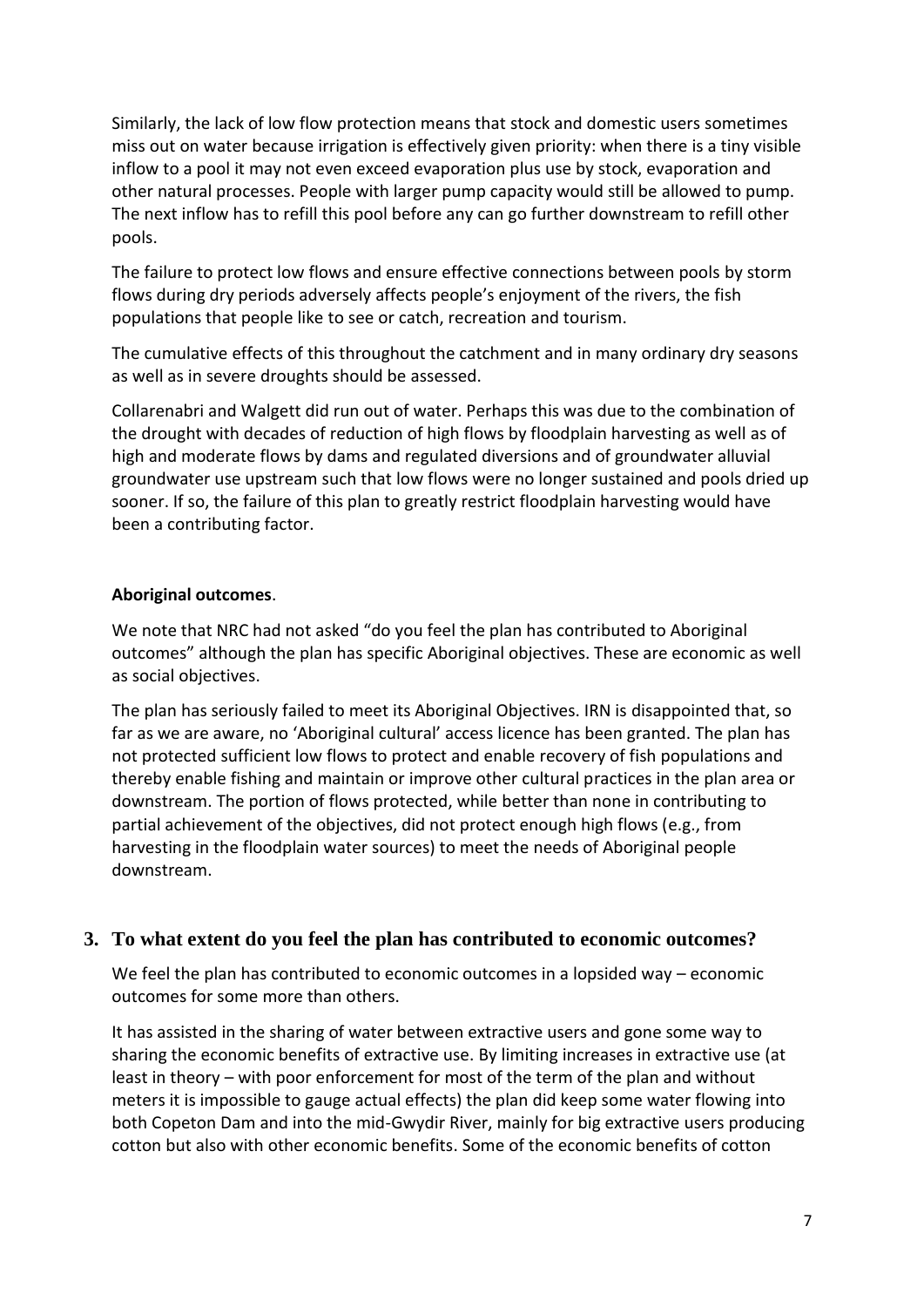production are realised locally (e.g. in and around Moree) while other benefits go into city economies far away.

When outflows from Halls Creek, Warialda Creek and Horton River exceed 500ML/day they are shared 50:50 between irrigation and environmental uses, mostly going to the Lower Gwydir and Gingham wetland. This benefits wetland grazing enterprises; waterbirds like ibis that in turn have economic benefits for rural producers both locally and far away; tourism. There are many other economic benefits from all the natural flows in or from unregulated streams, such as from the survival and replenishment of fish populations, fishing, tourism and not having to buy every meal; and even from flooding, such as replenishing evaporation-free groundwater stores and distributing soil nutrients.

The economic benefits from instream flows and wetland or floodplain flows have tended to diminish, both within the Gwydir catchment and downstream. To properly assess economic outcomes these must be considered along with the costs of assisting people who struggled more because their water supplies were diminished, including at Collarenabri and Walgett and places where cattle producers and village residents were under great stress like Bundarra. Opportunity costs of distinguishing inevitable effects of the drought from additional effects due to human reduction of flows before, during and after droughts would be very difficult, especially in relation to unregulated tributaries. However, NRC should at least consider this issue, rather than only looking at the economic benefits of extractive use as this plan's economic performance indicators proposed. NRC should also consider the opportunity costs of the of the focus of water management being primarily on supplying one flood-irrigated crop – cotton, rather than on a diverse range of highly efficient in-stream and extractive uses.

As climate change tends to reduce flows, unless the plan is improved in ways that reduce this lopsided effect, the shares will tend to increasingly favour those who are licensed users either with big licences or in the upper sections of water sources, at the expense of both those downstream and the people who would gain more economic benefit from water for stock or from water staying in streams like tourism and improved ibis and fish populations.

# **4. To what extent do you feel the plan has contributed to meeting its objectives?**

The economic objectives draw attention to the bias of the plan towards maintaining extraction levels by irrigated agriculture and other large business users and maximising trading, rather than towards town, stock and domestic use or management for the benefits of keeping flows going along their natural course. We discuss this and make suggestions for further improvements in 5A below.

Many of our responses to questions above are indicative of our view that the WSP only made a limited contribution towards meeting its objectives. The provisions of the WSP did not provide strong enough protection of pools and low flows to achieve the environmental objectives of the WSP.

The objectives cannot be achieved without control of floodplain harvesting that includes alteration or removal of some structures, substantial reduction of the volumes extracted and constraints on the timing of harvesting determined in relation to the needs of local ecosystems and the social, cultural, ecological and other environmental needs downstream.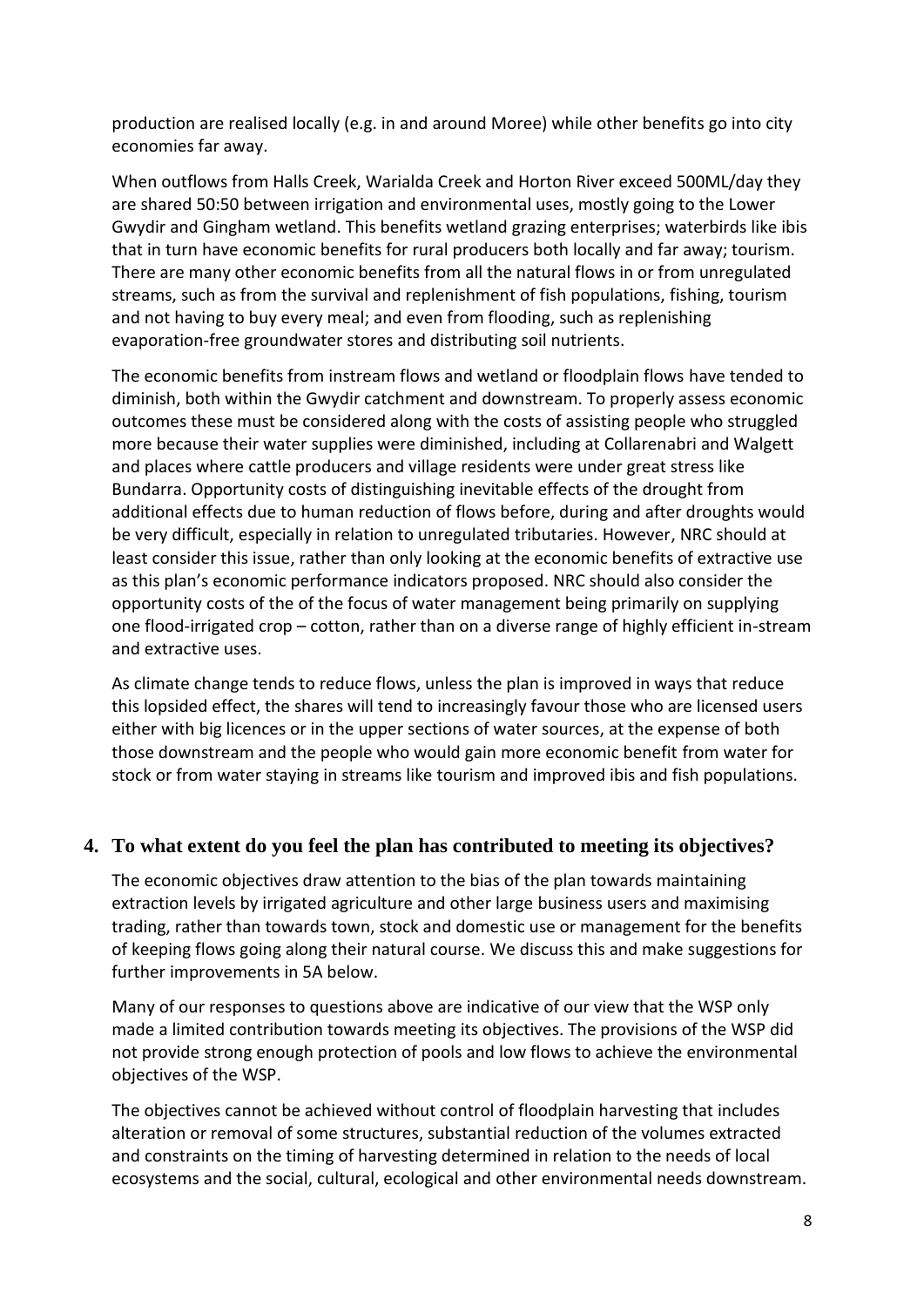# **5. What changes are needed to the water sharing plan to improve outcomes?**

# **5A Objectives**

All the objectives should expressly include meeting downstream needs, or this should be a separate objective. It should not be simply assumed that there will be more than enough water such that whatever leaves the individual water sources will enable downstream environmental, economic, Aboriginal and social objectives to be met by downstream WSPs. Nor should it be assumed that keeping extraction within LTAAEL and SDL will suffice because this ignores the timing of extraction relative to downstream needs. Current strategies do contribute towards achieving this unspecified objective, however, specifying the need to meet downstream objectives would assist in improving the rules in the plan and their implementation. 2019's extreme drought conditions and critical water supply situation everywhere from Uralla in the head of the Gwydir to the Lower Murray, and the consequent need to suspend normal rules, demonstrated the need to give a much higher priority to protecting more of such flows as occur early in a drought and reducing the risk that critical conditions develop.

The objectives should expressly recognise the dependence of economies and people in the plan area and downstream on the environments of both the catchment lands and the watercourses, floodplains and waters.

The WSP's objectives are unlikely to be met without adequate, effective and ongoing enforcement, combined with encouragement for compliance.

NRC should consider how to promote willingness of licence holders in rural communities to leave water for the environment and for people downstream.

### **Additional objective: Rehydrating catchment lands**

An additional objective of sustaining and, if possible, improving stream inflows over the long term is needed. Climate change is likely to make rainfall and runoff more episodic, less sustained and possibly significantly less in total. Farm dams already trap some runoff, notably after hot or dry weather, reducing stream inflows. More farm dams may be built in response to climate change: government incentives have encouraged this. IRN hopes these dams will not exceed the current 10% limit described as a "harvestable right", although some properties may already trap more than this share. Sustaining stream inflows will therefore be hard but this is fundamental to achieving the other objectives of the WSP.

If carbon levels in soils of the cropping and cleared grazing lands in the catchments is increased, instead of continuing to decrease, those soils will act as better sponges with better infiltration and higher water holding capacity. This will not only reduce atmospheric carbon and assist production from those lands, but also reduce the variability of flows, delaying then, when water tables rise, sometimes sustaining stream inflows. Increasing soil carbon will also reduce erosion and improve water quality. Promoting the benefits of increasing soil carbon to catchment landholders would be environmentally preferable from environmental and downstream water users' perspectives to the building of more farm dams or dams on streams.

Rehydration of the landscape in this way should be considered as part of water sharing especially in the context of small unregulated streams. Landholders in the catchments could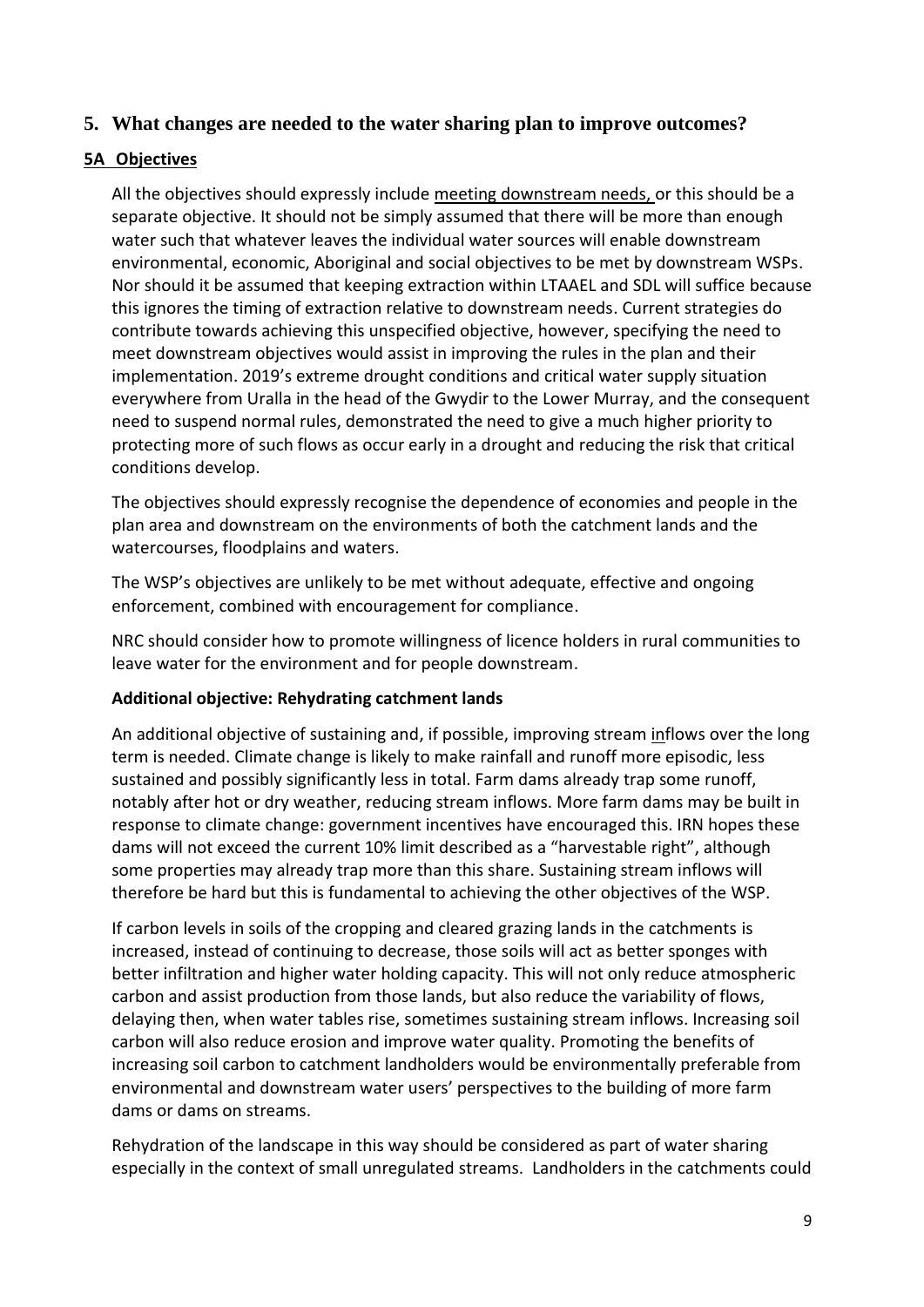benefit but should not be able to take an unfair share of water by getting approval for any dams in excess of the 10% limit.

In the Gwydir tributaries there are a number of passionate and experienced advocates for regenerative agriculture including increasing soil carbon and associated landscape rehydration, such as people connected with Bingara's The Living Classroom and The Carbon Farm (e.g. Rick Hutton), and Southern New England Landcare's Soil Health Forum and Balala Brushgrove Landcare Group (e.g. Tim Wright). You could contact them for more information.

# **Environmental objectives**:

We support the existing objectives, however the broad environmental objective 10 (1) is not broad enough: it should be extended to expressly enable and contribute to protection and enhancement of ecological condition of all downstream water sources and waterdependent ecosystems. Note 3 to 10 (2) (b) recognises that connectivity may include between the water sources in this WSP and other water sources. Currently there are rules to protect some flows for downstream water users and ecosystems of the Gwydir regulated rivers, Barwon, Darling/Baaka and Lower Murray such as the long-term extraction limits, however they do not necessarily protect flows at the times when they are most needed downstream. In 2019 when fish in the Barwon were dying and Collarenabri ran out of water, some WSP rules had to be suspended to enable such inflows as occurred to pass the pumps and contribute with flows from other water sources to achieving environmental and social objectives for, and on route to, the Barwon. There would be less risk to those downstream environments and people if the WSPs for all upstream water sources expressly included objectives and proactive provisions to protect them.

The plan should manage and share water to meet the needs of all water-dependent species and ecological communities including naturally common and uncommon ones as well as threatened species. It is important for ecological processes and human values that common species stay common and that no more species become threatened. The environmental targets, strategies and provisions in the plan should reflect this. The targeted objectives should list all ecological communities that are dependent on river flows, including those dominated by River Oak, Carbeen, Black Tea-tree and Weeping Bottlebrush, as well as the previously listed threatened communities.

The target environmental objectives should expressly include such additional waterdependent threatened entities as have been identified, before or after commencement of the Plan, under the Biodiversity Conservation Act and considered to occur in the Plan area.

# **Economic objectives**

Economic objectives could become a subset within social objectives, putting agricultural outcomes alongside those for towns, stock and domestic users and recreational users. Performance indicators in clause 11 (5) should be broadened by adding and measuring the economic benefits of the environmental share of water including unextracted water. For example, this includes benefits of tourism and of local people enjoying recreational use of healthy ecosystems and fish populations that keep those people living healthy happy and economically beneficial lives in the local community. We note that local economies include economic interactions of people who have surface water dependence without being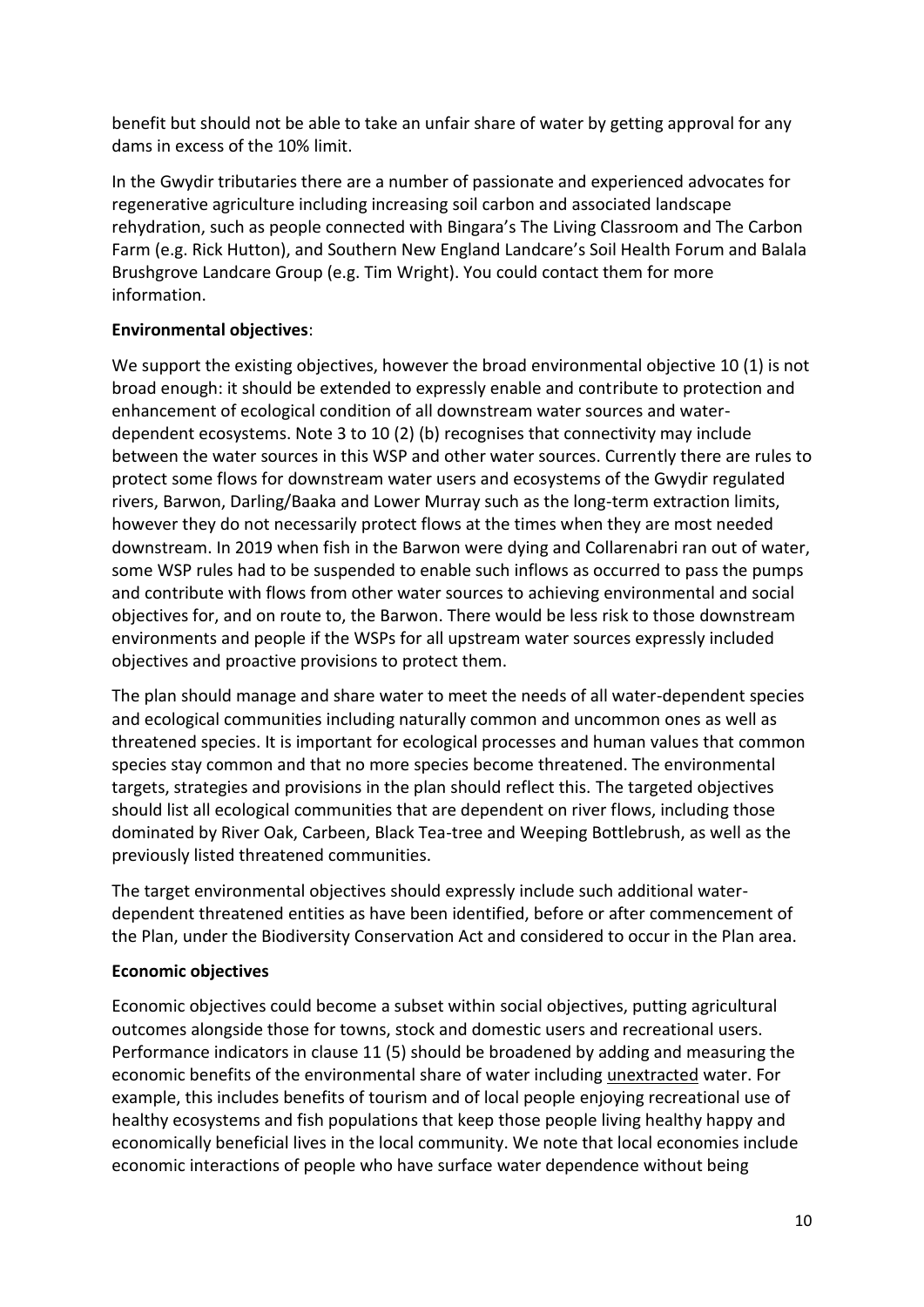involved in agriculture or industry – notably through domestic water needs. The economic as well as social costs of failing to protect sufficient natural flow should be included, notably in downstream communities where there are less tourists and higher rates of antisocial behaviour and mental health issues when there are no inflows.

The targeted economic objectives should be extended to expressly include maintaining access to water by towns and people generally, not just for businesses and landholders, and maintaining water quality within target ranges for drinking water and recreation. This is not just a social issue – it is just as important to the economy as agricultural use.

The objectives could include other economic issues such as ensuring that the presence and use of surface water contributes to the diversity and resilience of local economies.

Water trading should not be a top priority objective. Water trading should be enabled and permitted only to the extent that it does not impinge on achievement of other environmental, social, Aboriginal and economic objectives. Trading in some parts of NSW has had adverse environmental<sup>4</sup>, social and economic effects because neither the market nor those administering the transfer are required to consider key "externalities". IRN appreciates that the restrictions on trading in this WSP are better than no restrictions, however a deliberate focus on avoiding adverse effects is needed. The targeted objective "to maintain, and where possible improve, water trading opportunities for surface waterdependent businesses" should therefore be replaced with ensuring that any water trading will not reduce achievement of environmental, social, Aboriginal and economic objectives. Appropriate strategies and clauses to implement this should be added to the WSP. Different criteria for evaluating achievement of the revised objective would be needed, replacing the current assumption that counting numbers, prices and volumes transferred is informative evaluation.

# **Aboriginal cultural objectives**

IRN supports the existing Aboriginal cultural objectives. Appropriate actions and focus on implementation to actually achieve them are much needed.

### **Social and cultural objectives**

The existing objectives are fine but other objectives, notably economic, should be better integrated with them as discussed above.

### **5B Suggested changes to operative clauses to improve outcomes**

• Ban all pumping until a meter is fitted to a pump and unless the meter is functioning, regardless of the diameter of the pump intake so all users can learn from their readings,

<sup>4</sup> E.g. purchase and movement of all the access entitlements in the Walgett area upstream to near Mungindi reduced flows in the intervening reach of Barwon River. Trading in the Southern Basin has had some perverse outcomes. While trading and the cost of buying entitlements help people to consider some values of water, they prioritise economic uses, and impose increased costs on recovering water for environmental and Aboriginal objectives.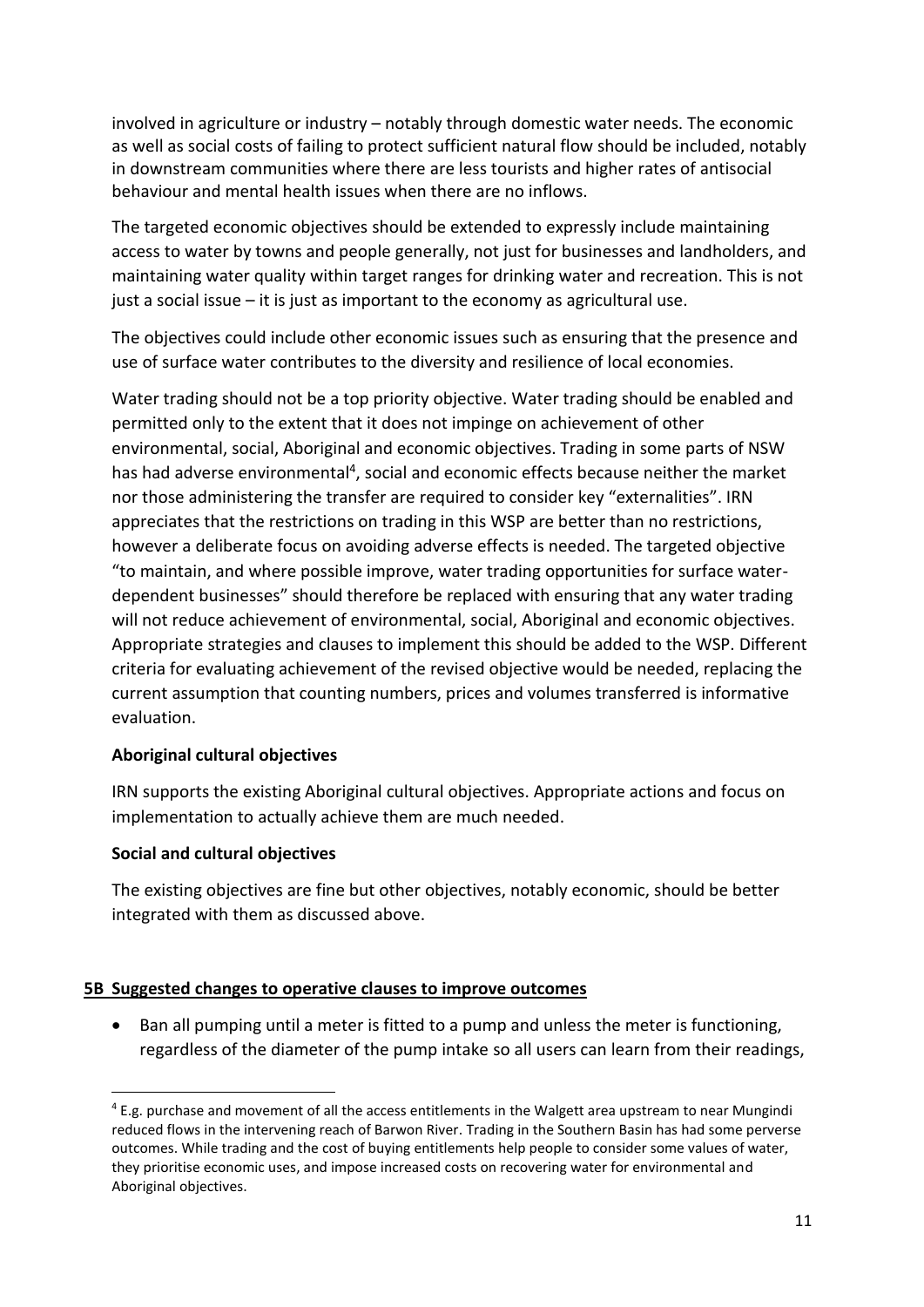as well as river managers and planners. Small pumps don't need the expensive pumps and data uploading now required for medium and large pumps: they could be recorded monthly and submitted annually.

- Change clause 43 (1) to prohibit instead of allow aquifer interference activities that involve drawing down of pools in periods of no or low river flow. No new aquifer interference that may reduce river flows in dry periods should be permitted. Where existing aquifer interference has affected stream flow in periods of low flow, or that would otherwise have had low flows, means to prevent this or at least reduce and mitigate it should be planned and implemented.
- No-one should be permitted to pump from an in-river or off-river pool when it is below full capacity, except under clause 43 (13) (a), (b), (b1) or (e). Delete "or from off river pools" from clause 43 (13) (d). Schedule 1A and clause 76 (1A) should be deleted.
- The definition of 'full capacity' should be changed to exclude pumping when either visible inflow or outflow has ceased to ensure that pumping, combined with use by stock, evaporation and other natural processes, do not exceed in excess of inflows "full capacity is when there is **both** visible inflow and visible outflow."
- Improve connectivity and provide for environmental, stock and domestic needs by extending protection of low flows to all unregulated streams, focussing initially on water sources with pumping capacity, volumetric entitlements or on-farm storage works that are largest relative to stream flows
- Require all licences that lack specific low flow protection, and licences in Halls Creek, to not commence pumping after any cease-to-flow period until there has been visible flow for at least 24 hours
- Provide "first flush" protection for all streams by adding rules for all licenses that protect the first flows after prolonged drought and provide active management to protect these flows for environmental, social and cultural benefits of instream flow as far downstream as possible.
- No new or enlarged in-river dams on stream orders 3 or higher should be permitted without public exhibition of an environmental impact statement. Extension of the list of water sources in which no such new dams will be permitted should be considered and, as a minimum, a full EIS should be required.
- Conditions should apply to each existing or new in-river dam, at least if on a stream of third or higher order, to limit adverse effects of the dam on achievement of environmental objectives. These conditions should be listed in the WSP either as standard conditions or specific conditions for particular dams.
- Water quality is referred to in the objectives clause of this WSP, yet it has no provisions directly referring to water quality. The replacement WSP should include clear provisions to manage and improve water quality.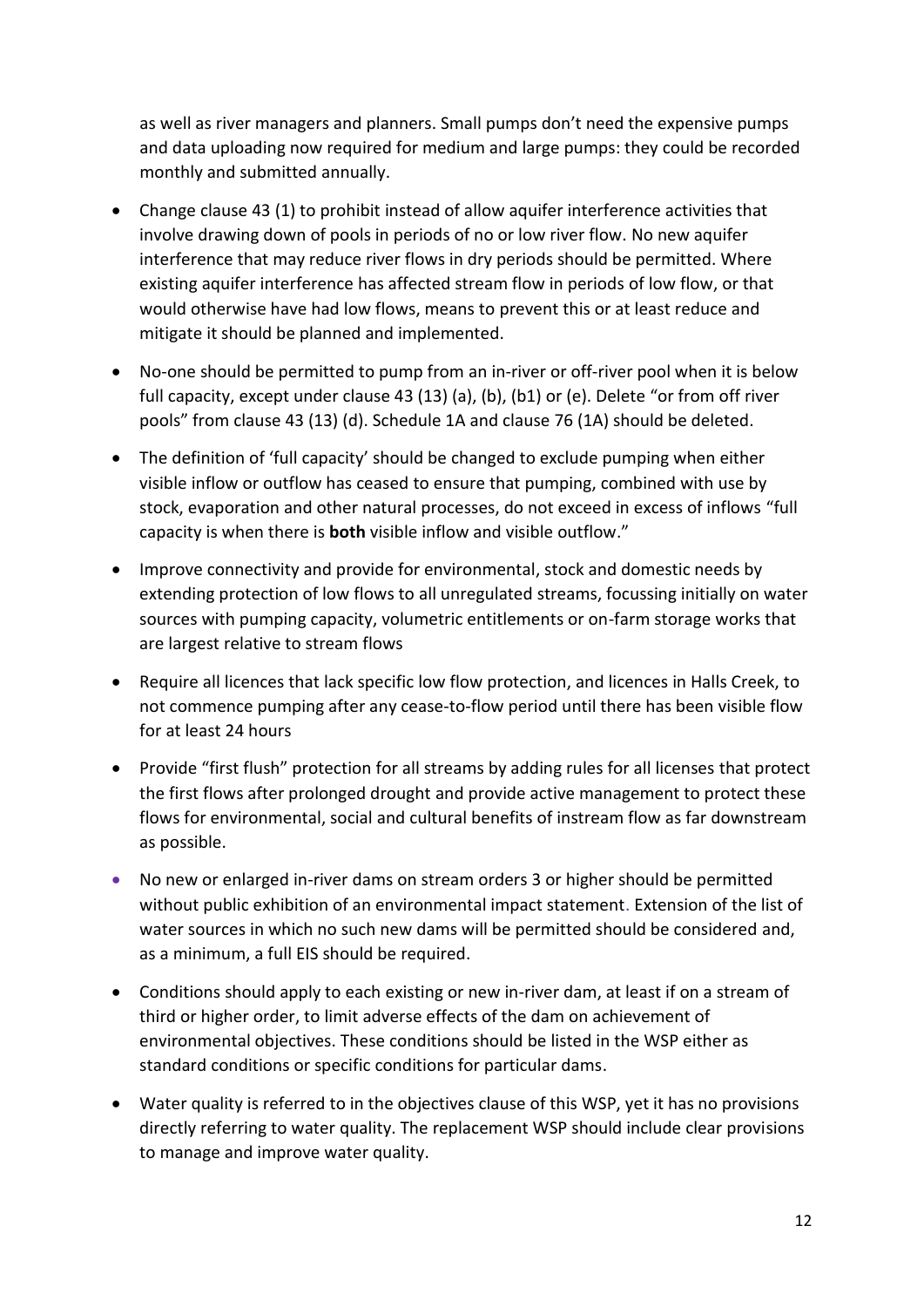- Add 'end of unregulated system' targets in relation to outflows from the unregulated floodplain streams
- Add conditions to improve lateral and longitudinal connectivity of watercourses through the floodplain
- Greatly reduce and limit the impacts of floodplain harvesting:
	- Manage floodplain harvesting through specific rules that limit diversion or harvesting to times when it is clear that **all** downstream needs have been or are sure to be met
	- Rules must include and not be limited to specific first flush flow protection rules and rules to ensure frequent downstream connectivity and
	- Greatly reduce the amount of water that may be used for floodplain harvesting
	- prohibit any new floodplain harvesting involving expansion or new locations and restrict trading of FPH entitlements to maintaining some existing operations, at least until the full effects of the new FPH arrangements are widely understood.
- More comprehensive wetland protection is needed:
	- Schedules 4 and 5 should include many more significant wetlands. They should include additional upland wetlands on the Gwydir side of the Great Dividing Range, Bells Swamp, Carex sedgelands and sod tussock wetland, and a very large number of additional wetlands in the floodplains. Some of these wetlands have not been mapped (e.g. Carex sedgelands and sod tussock wetland in the Brushgrove-Kingstown area where only those in the Namoi catchment were mapped).
	- Ensure that wetlands do not miss out on protection from water supply works just because mapping is incomplete: Clause 47 (2) should be extended by adding after "Schedule 4 or 5" the words "or any other lagoon, waterhole, wetland or swamp" and parallel changes should be made to clause 60
	- Reduce existing extraction from wetlands by either deleting clause 47 (3) and (4) or exempting from clause 47 (2) only replacement surface water supply works that reduce the amount of water that may be taken by those works and limit the times at which the replacement works may be used to ensure that the replacement works will not be used in a way that adversely affects the ecological values or cultural significance of the lagoon, waterhole, wetland or swamp
	- Add requirements that new or replacement water supply works are not approved upstream of any lagoon, waterhole, wetland or swamp, and that dams are not approved upstream of downstream of any lagoon, waterhole, wetland or swamp, if approved use of the work or construction of the dam could adversely affect any of the ecological or cultural values of the lagoon, waterhole, wetland or swamp by reducing the volume of water it receives or changing the timing or extent of its wetting or drying regime.

Reduce the risks to groundwater dependent ecosystems from declining recharge of alluvial aquifers on which they depend by not approving floodplain harvesting works or replacement works upstream of any of the High Priority Groundwater-Dependent